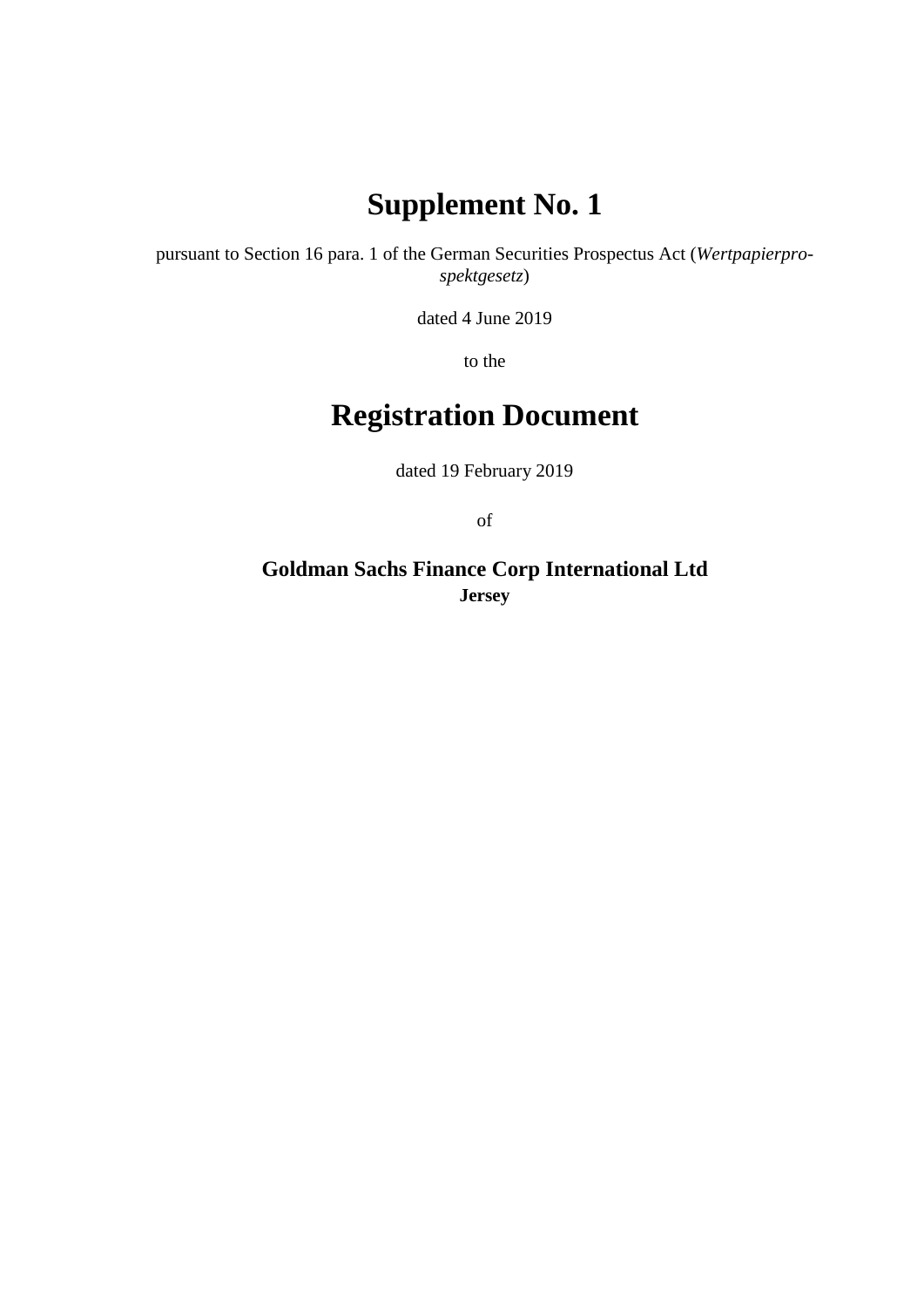Subject of this supplement (the "**Supplement**") is the publication of the annual report of Goldman Sachs Finance Corp International Ltd for the fiscal year ended 31 December 2018 (the "**Annual Report**"). The Annual Report has been published on 30 April 2019 and is available free of charge at Goldman Sachs International, Frankfurt Branch, MesseTurm, Friedrich-Ebert-Anlage 49, 60308 Frankfurt am Main.

The information contained in the Registration Document (as supplemented) shall be supplemented as described in the following:

*1. In the Registration Document at the end of the "Table of Contents" on page 4 the "Audited Financial Information Report for the period from the date of its incorporation (19 October 2016) to 10 January 2017 of Goldman Sachs Finance Corp International Ltd" and the "Interim Financial Report of Goldman Sachs Finance Corp International Ltd for the period ended 30 June 2018" shall be replaced by the following new "Annual Report for the fiscal year ended 31 December 2018 of Goldman Sachs Finance Corp International Ltd":* 

| "Annual Report for the fiscal year ended 31 December 2018 |  |
|-----------------------------------------------------------|--|
|                                                           |  |
|                                                           |  |
|                                                           |  |
|                                                           |  |
|                                                           |  |
|                                                           |  |
|                                                           |  |
|                                                           |  |
|                                                           |  |
|                                                           |  |

*2. In the Registration Document the information contained in subsection "2. Selected financial information" under "I. Statutory Auditors and Selected Financial Information" of section "D. Goldman Sachs Finance Corp International Ltd" on page 9 shall be replaced as follows:* 

"The selected financial information set out below has been extracted from (i) GSFCI's 2018 Financial Statements and (ii) GSFCI's 2017 Financial Statements, which have been audited by PricewaterhouseCoopers LLP and on which Pricewater-houseCoopers LLP issued an unqualified audit report.

GSFCI's 2018 Financial Statements have been prepared in accordance with Financial Reporting Standards ("**FRS**") 101. GSFCI's 2017 Financial Statements have been prepared in accordance with FRS 101. The financial information presented below should be read in conjunction with the financial statements included in such documents, the notes thereto and report thereon.

The following table shows selected key historical financial information in relation to GSFCI:

|                                    | As at and for the year ended |                     |  |
|------------------------------------|------------------------------|---------------------|--|
| (in USD thousands)                 | 31 December 2018             | 31 December $20171$ |  |
| Profit for the financial<br>period | 19.429                       | 35,570              |  |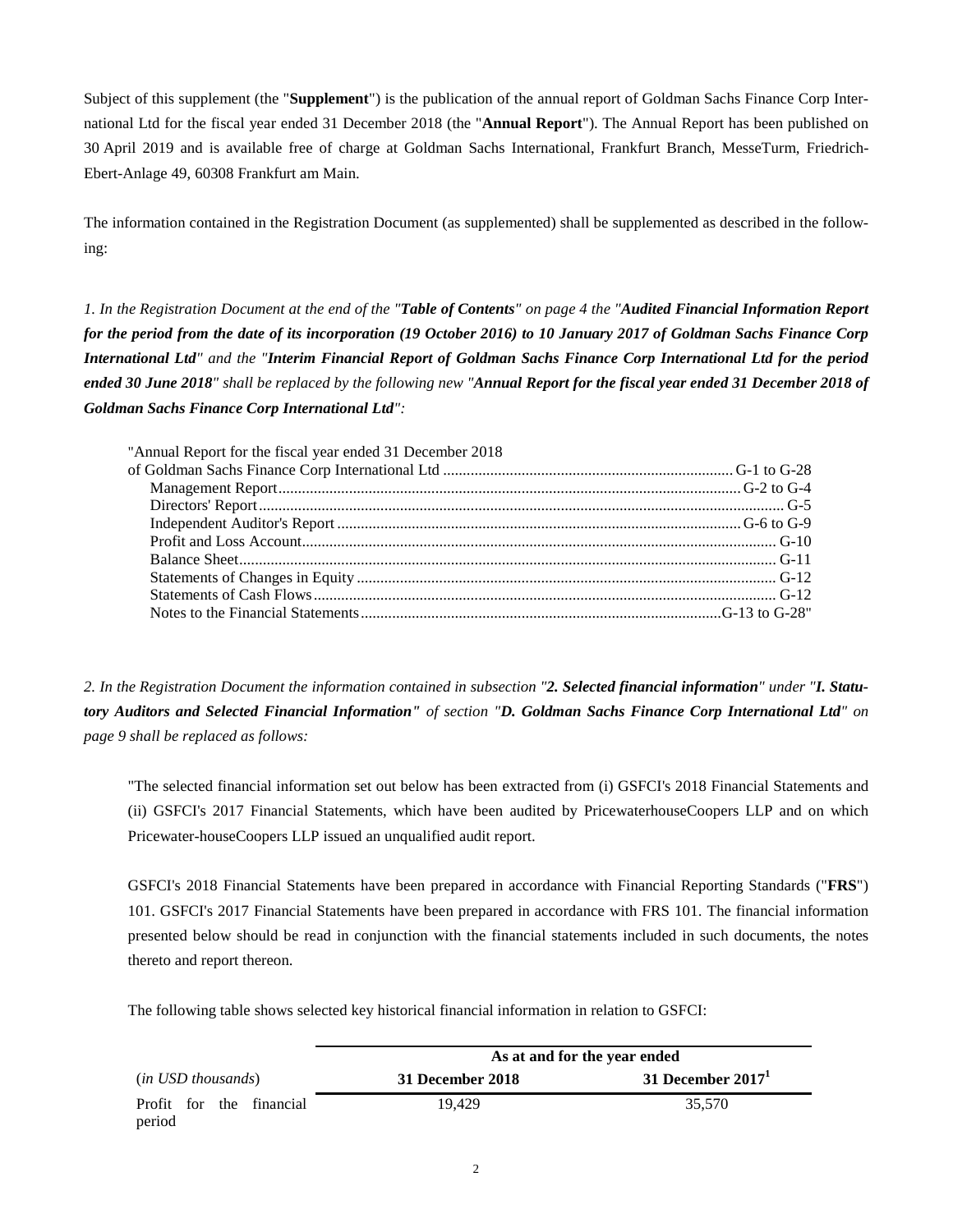| ( <i>in USD thousands</i> ) | As at            |                  |
|-----------------------------|------------------|------------------|
|                             | 31 December 2018 | 31 December 2017 |
| Current assets              | 10,131,841       | 2,923,466        |
| Net assets                  | 414.186          | 13,090           |
| Total shareholders' funds   | 414.186          | 13.090           |

*3. In the Registration Document the information in subsection "VI. Financial Information concerning GSFCI's assets and liabilities, financial position and profit and losses" of section "D. Goldman Sachs Finance Corp International Ltd" on pages 12 et seq. shall be replaced by the following information:* 

"

### "**1. Historical financial information for the financial year 2017**

The Annual Report for the fiscal year ended 31 December 2017 of GSFCI ("**GSFCI's 2017 Annual Report**"), which includes the management report and the audited financial statements of GSFCI for the period ended 31 December 2017 ("**GSFCI's 2017 Financial Statements**") can be found on pages F-1 to F-23 of the Registration Document.

#### **2. Historical financial information for the financial year 2018**

The Annual Report for the fiscal year ended 31 December 2018 of GSFCI ("**GSFCI's 2018 Annual Report**"), which includes the management report and the audited financial statements of GSFCI for the period ended 31 December 2018 ("**GSFCI's 2018 Financial Statements**") can be found on pages G-1 to G-28 of the Registration Document.

#### **3. Auditing of historical financial information**

PricewaterhouseCoopers LLP audited (i) GSFCI's 2018 Financial Statements and (ii) GSFCI's 2017 Financial Statements and issued in each case an unqualified audit report.

#### **4. Legal and arbitration proceedings**

There have been no governmental, legal or arbitration proceedings (including any such proceedings which are pending or threatened of which GSFCI is aware) during the last 12 months before the date of this Registration Document which may have, or have had in the recent past, significant effects on GSFCI's financial position or profitability.

### **5. Significant change in the financial or trading position of the group**

There has been no significant change in the financial or trading position of the Goldman Sachs Group since 31 December 2018.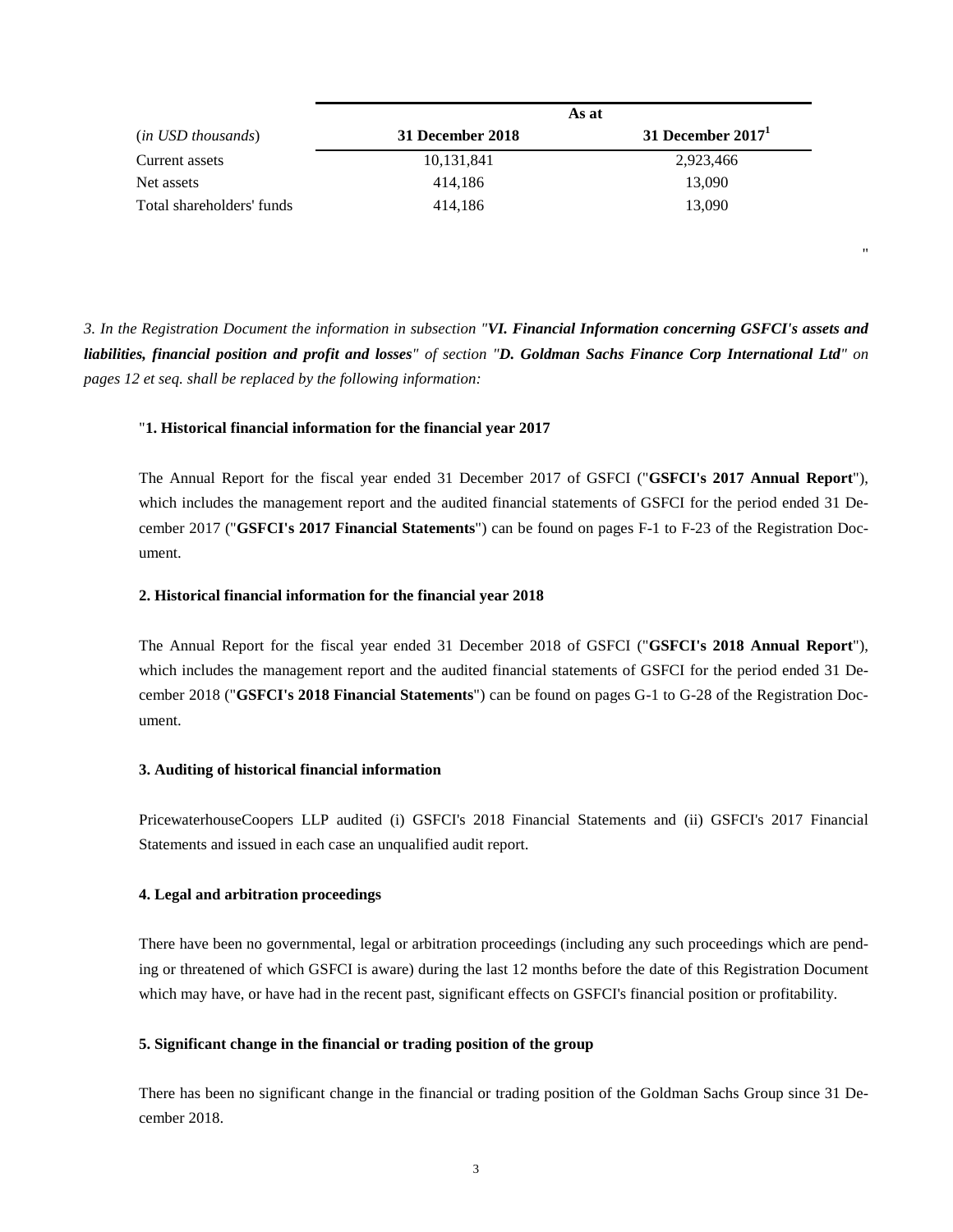#### **6. Statements in relation to prospects and financial or trading position**

In this Registration Document, where GSFCI make statements that "there has been no material adverse change in the prospects" and "no significant change in the financial or trading position" of GSFCI, references in these statements to the "prospects" and "financial or trading position" of GSFCI is specifically to their respective ability to meet their full payment obligations under the Securities in a timely manner. Material information about GSFCI's respective financial condition and prospects is included in GSFCI's annual and interim reports, which are annexed to this Registration Document."

*4. In the Registration Document the information contained in subsection "VIII. Documents on Display" of section "D. Goldman Sachs Finance Corp International Ltd" on page 14 the the second paragraph shall be replaced by the following information:* 

"During the validity of the Registration Document, in particular copies of the following documents may be inspected:

- Memorandum and Articles of Association of Goldman Sachs Finance Corp International Ltd;
- GSFCI's 2018 Annual Report; and
- GSFCI's 2017 Annual Report."

*5. In the Registration Document the "Audited Financial Information Report for the period from the date of its incurporation (19 October 2016) to 10 January 2017 of Goldman Sachs Finance Corp International Ltd" and the "Interim Financial Report of Goldman Sachs Finance Corp International Ltd for the period ended 30 June 2018" shall be deleted and after the "Annual Report for the fiscal year ended 31 December 2017 of Goldman Sachs Finance Corp International Ltd" the Annual Report for the fiscal year ended 31 December 2018 of Goldman Sachs Finance Corp International Ltd as laid out below is newly inserted as "Annual Report for the fiscal year ended 31 December 2018 of Goldman Sachs Finance Corp International Ltd".*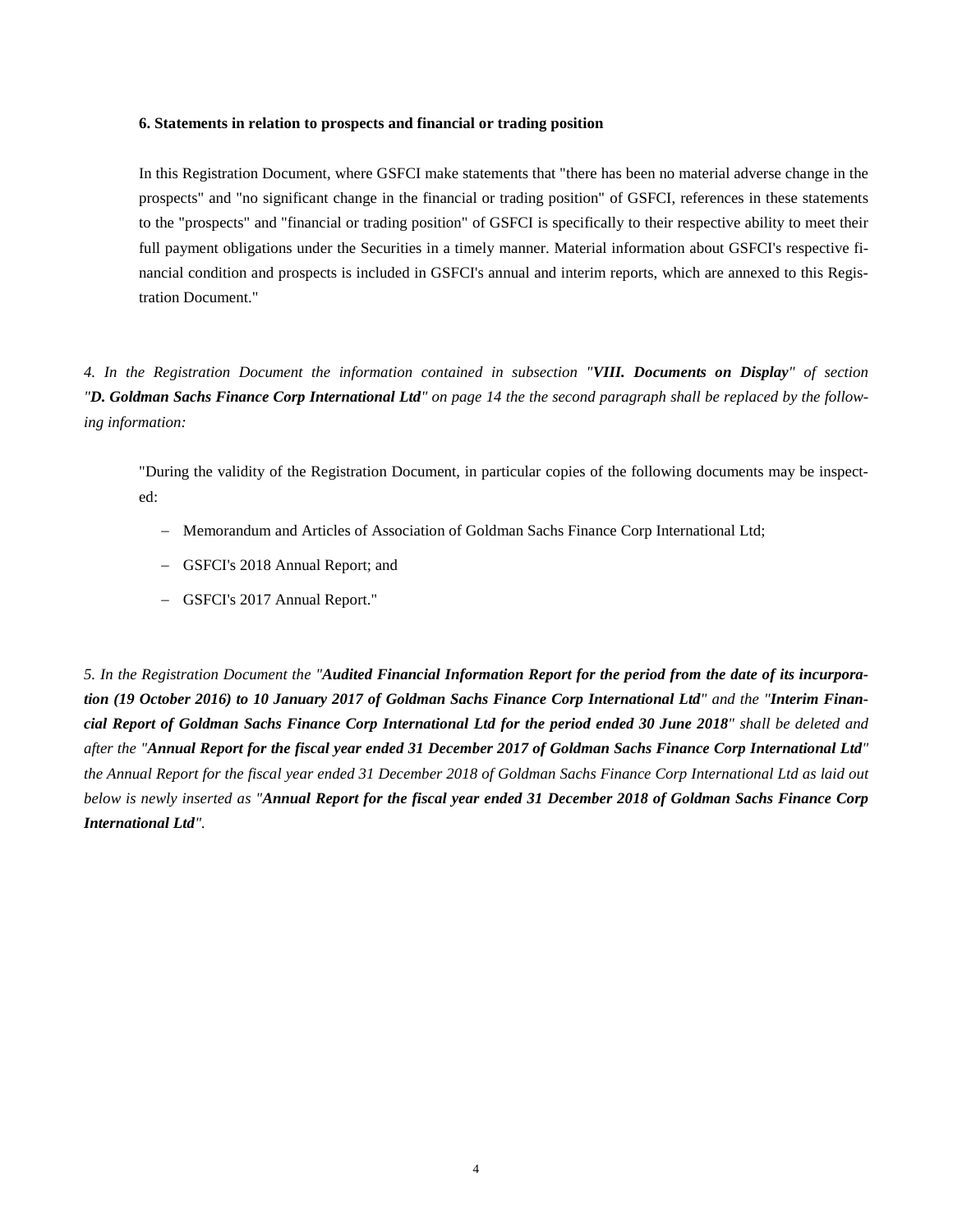**Annual Report for the fiscal year ended 31 December 2018 of Goldman Sachs Finance Corp International Ltd**